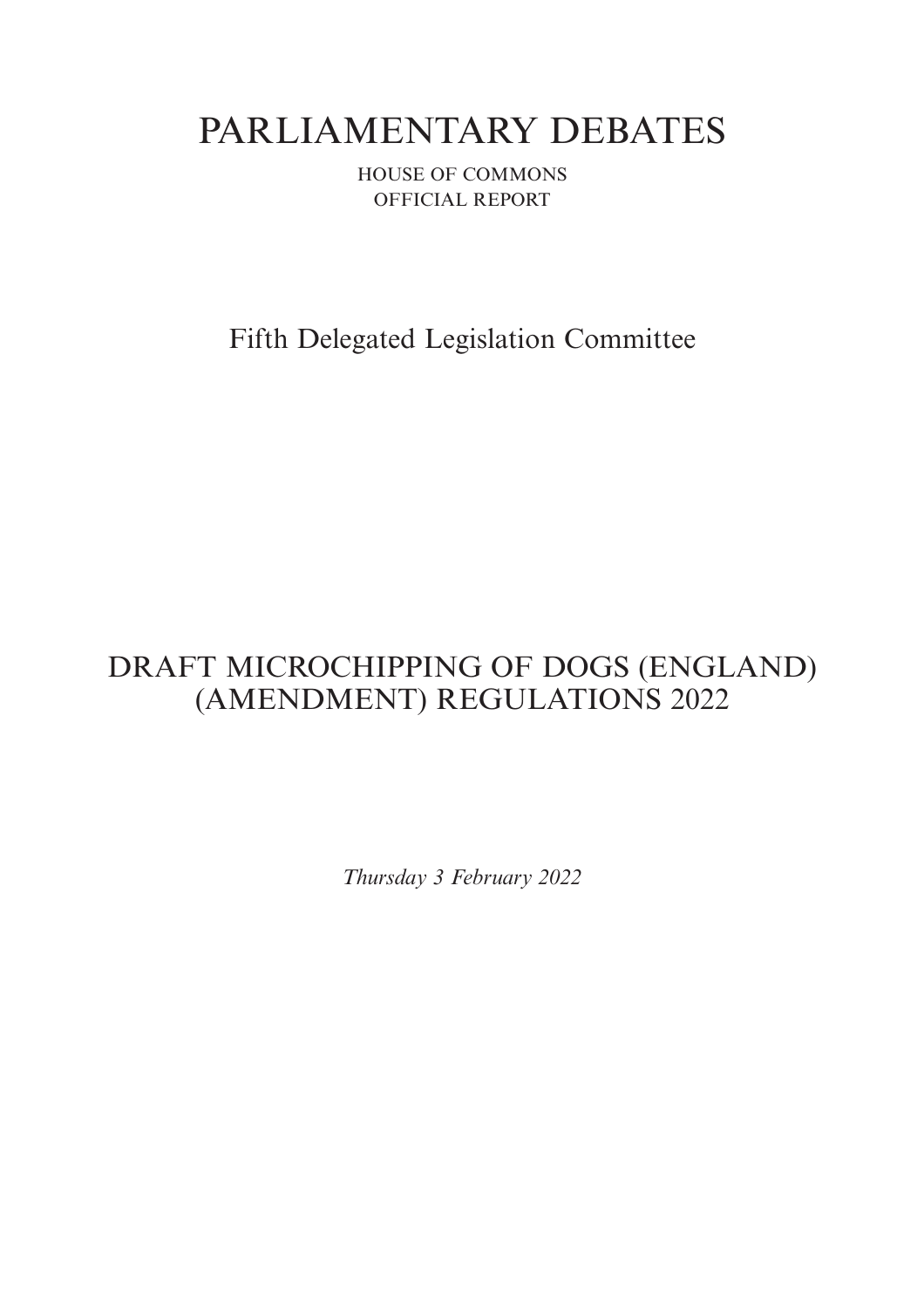No proofs can be supplied. Corrections that Members suggest for the final version of the report should be clearly marked in a copy of the report—not telephoned—and must be received in the Editor's Room, House of Commons,

**not later than**

**Monday 7 February 2022**

© Parliamentary Copyright House of Commons 2022 *This publication may be reproduced under the terms of the Open Parliament licence, which is published at www.parliament.uk/site-information/copyright/.*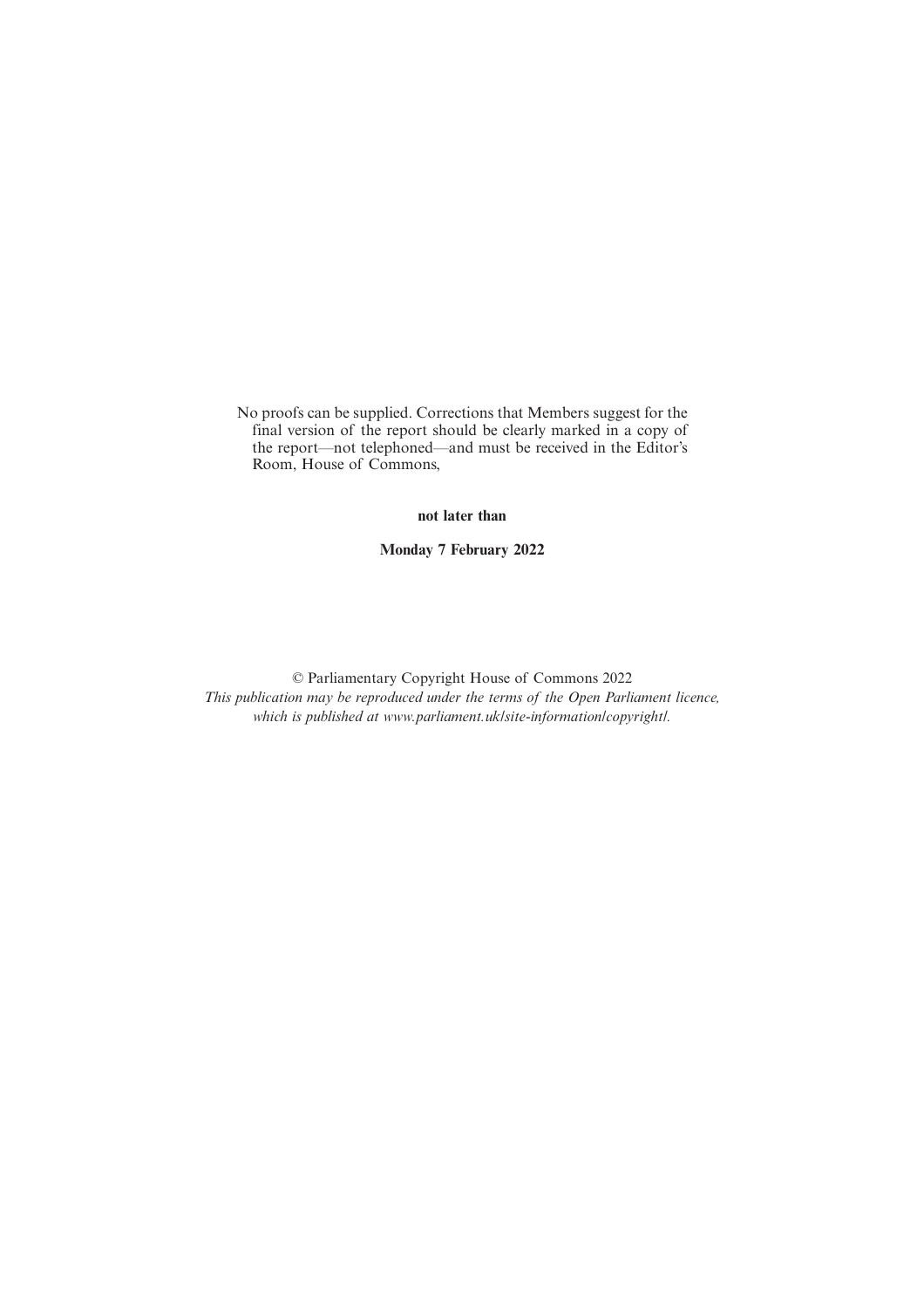#### **The Committee consisted of the following Members:**

*Chair:* CLIVE EFFORD

Ali, Rushanara *(Bethnal Green and Bow)* (Lab) † Bacon, Gareth *(Orpington)* (Con) Bryant, Chris *(Rhondda)* (Lab) † Churchill, Jo *(Parliamentary Under-Secretary of State for Environment, Food and Rural Affairs)* Coyle, Neil *(Bermondsey and Old Southwark)* (Lab)

† Glindon, Mary *(North Tyneside)* (Lab)

† Jones, Ruth *(Newport West)* (Lab)

- McDonagh, Siobhain *(Mitcham and Morden)* (Lab)
- † Mayhew, Jerome *(Broadland)* (Con)
- † Nici, Lia *(Great Grimsby)* (Con)

Osborne, Kate *(Jarrow)* (Lab)

- † Saxby, Selaine *(North Devon)* (Con)
- † Simmonds, David *(Ruislip, Northwood and Pinner)* (Con)
- † Smith, Greg *(Buckingham)* (Con)
- † Sunderland, James *(Bracknell)* (Con)
- † Wheeler, Mrs Heather *(South Derbyshire)* (Con)
- † Wild, James *(North West Norfolk)* (Con)

Katya Cassidy, Jack Edwards, *Committee Clerks*

**† attended the Committee**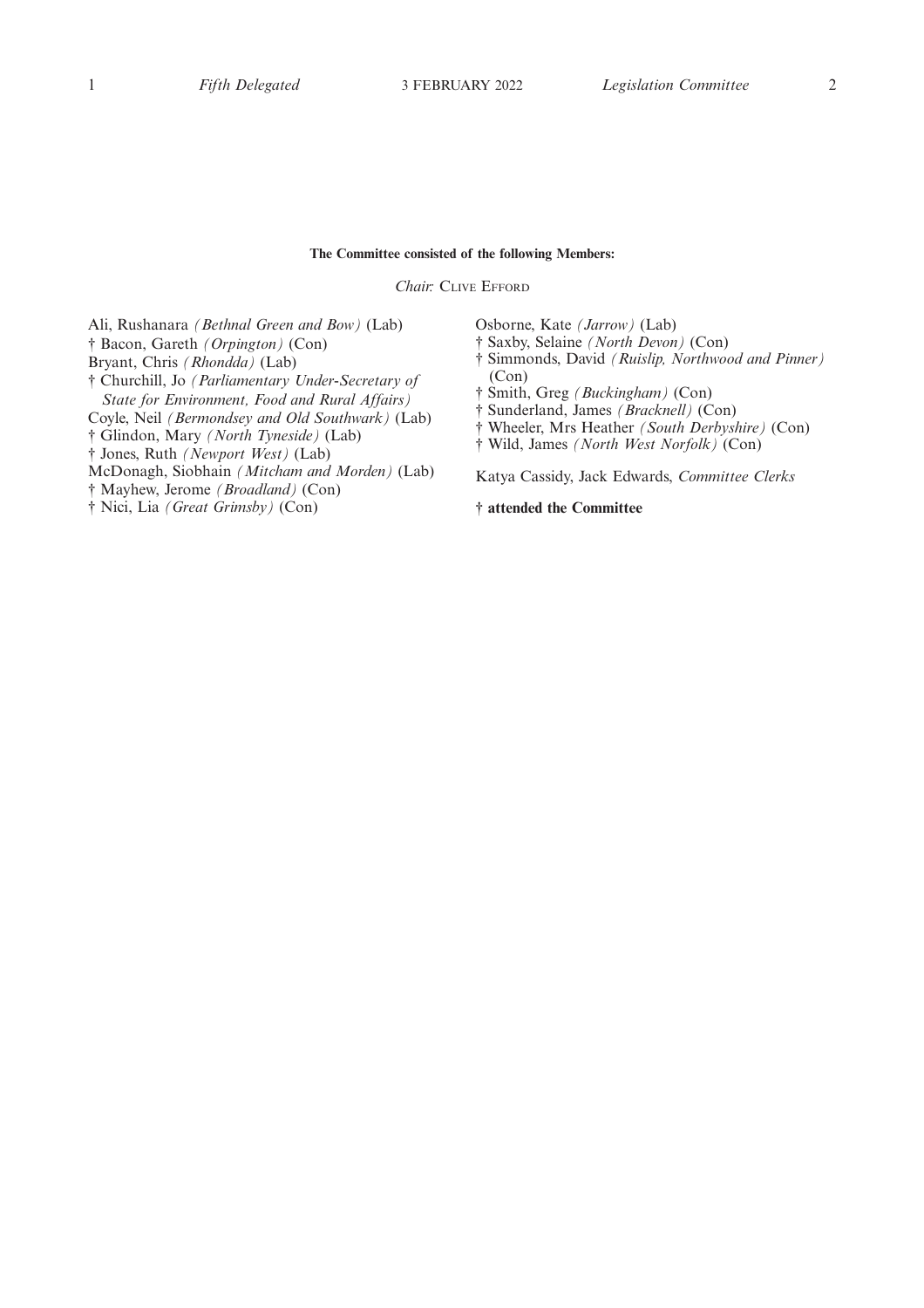## Fifth Delegated Legislation Committee

*Thursday 3 February 2022*

[CLIVE EFFORD *in the Chair*]

## **Draft Microchipping of Dogs (England) (Amendment) Regulations 2022**

11.30 am

**The Chair:**I remind Members to observe social distancing and to wear masks when not speaking.

**The Parliamentary Under-Secretary of State for Environment, Food and Rural Affairs (Jo Churchill):** I beg to move,

That the Committee has considered the draft Microchipping of Dogs (England) (Amendment) Regulations 2022.

It is a pleasure to serve under your chairmanship, Mr Efford.

This draft statutory instrument, laid before the House on 6 January, is short and simple. Its purpose is to extend the sunset clause contained in the Microchipping of Dogs (England) Regulations 2015 by two years, until 23 February 2024. That will allow the 2015 regulations to remain in force until we lay a new set of regulations later this year.

The 2015 regulations made it compulsory for dogs in England over eight weeks of age to be microchipped, unless they are exempted by a veterinary surgeon. The dog's details must also be registered on a compliant database. The regulations include a requirement for Government to review them within five years of coming into force.

At this point, I must apologise to the Committee that, due to pressures within the Department for Environment, Food and Rural Affairs from, first, EU exit and then the pandemic, that review was published only in December last year. At the same time, we published the DEFRAcommissioned research report from the University of Nottingham, which informed the review.

I am happy to report that almost 90% of dogs are now microchipped. The review clearly demonstrated that dog microchipping has had a positive effect on our ability to reunite stray dogs with their keepers, but it also highlighted a number of areas where improvements would be beneficial, and they largely relate to the databases. Since 2015, the number of databases that hold microchip records has increased from four to 17. That expansion provides choice and a diversity of services for dog owners, but it has also generated implications for how the overall system should operate in future.

Key users, such as dog wardens and vets, must be able to access the details linked to the microchip number quickly and easily. That point was echoed by the pet theft taskforce, which also recommended strengthening the checks that are in place for when a dog's records are moved to a new keeper. We intend to launch a consultation on proposed improvements soon.

Hon. Members will be aware that we are to extend compulsory microchipping to include cats, which will fulfil one of our manifesto commitments. As the existing database system will also record those cat microchip details, it is even more important to address known issues before expanding the scope of the regulations.

Our intention is to lay a new set of regulations before the House by the end of the year, which will incorporate both compulsory dog and cat microchipping. The new regulations will maintain the existing provisions relating to dogs. New provisions, such as the compulsory microchipping of cats, will require an appropriate lead-in period. Members will have the opportunity to debate those in full before they are made.

In the meantime, however, I trust that hon. Members agree that we need to ensure that the 2015 regulations remain in force. The draft instrument before you has that clear and simple aim.

#### 11.33 am

**Ruth Jones** (Newport West) (Lab): It is a pleasure to serve under your chairship, Mr Efford.

I am grateful to the Minister for outlining the contents of this draft piece of legislation and for bringing us back together to discuss more animal welfare-related legislation. It is an almost daily experience now.

The draft regulations are a relatively simple and self-explanatory piece of legislation. Its purpose, as we heard, is to extend the existing sunset clause contained in the 2015 regulations for a further two years, giving them effect until 23 February 2024. This is a straightforward proposal, and we do not want to see the sunset clause come into force on 24 February as a result of inaction in Committee so, as can be seen from the small number of Opposition Members present, we will not oppose the draft regulations. I will therefore not speak for too long, because I do not want to detain the Committee any longer than necessary—[HON. MEMBERS: "Hear, hear!"] I knew that would get a good response.

We do need to think about why a sunset clause was necessary in the first place. I will be grateful if the Minister could address that in her response. I note that the first report on the implementation of microchipping was due to be held within five years. The delay is what it is, but it is important to note that we acknowledge that.

As my noble friend Baroness Jones noted in the other place, and as the Minister indicated, a plethora of microchip database companies have sprung up, making ownership-tracing far more complex. I would appreciate it if the Minister took a moment to explain how the Government will look at the tracing point and the impact on ownership of individual animals. Will the Minister tell the Committee whether that was anticipated, and is she satisfied that we have the right standards for those databases? Are they scrutinised before they are set up, or will further regulations be required down the line? Will she identify whether any constraints exist on how much somebody can charge for using a database? I do wonder if we have so many all of a sudden because they are easy money.

It is increasingly apparent that we should have a single portal of access—or, indeed, one database—which could be agreed through some sort of nomination process. That would certainly make people's lives easier when trying to trace a dog's owners or check its history. The review also identified the failure of many breeders to microchip their puppies. Will that be made more emphatic in the new regulations so that before puppies are sold on,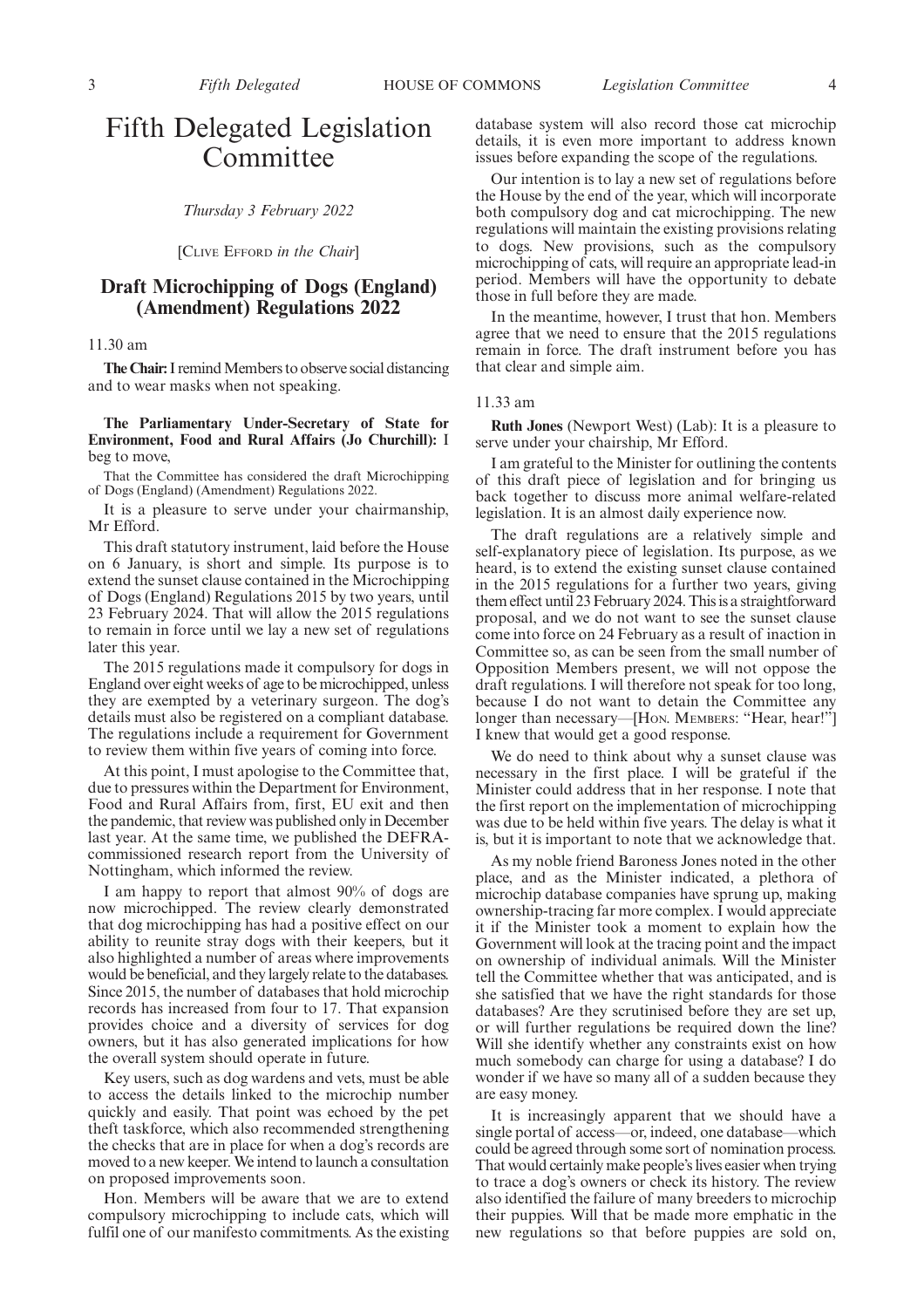the place of their ownership and birth is recorded, and a proper history of the animals is kept? The review also identified the failure of owners to keep their contact details up to date on the database. An outdated database is no help to anybody.

I look forward to seeing the revised regulations later this year, which I hope will provide a comprehensive update of the scheme to ensure that microchipping reaches its full potential. As a cat owner, I am also pleased that, as the Minister mentioned, cat microchipping is now recommended.

In a most extraordinary admission from a member of Her Majesty's Government, the Minister in the other place, the noble Lord Benyon, admitted that the recent importation of dogs from Afghanistan saw new diseases coming into the United Kingdom. Will the Minister outline a few points on that? When were Ministers notified that the dogs from Afghanistan were not healthy?

**The Chair:** Order. We are debating the extension of the existing powers. Please refrain from drifting away from that matter.

**Ruth Jones:** Thank you for your advice, Mr Efford. It would be helpful to have that information, so I will write to the Minister about that.

The regulations have some overlap with the provisions in the Animal Welfare (Kept Animals) Bill, particularly with regard to dog theft and the import of dogs and cats into our country. The Glue Traps (Offences) Bill, the Animals (Penalty Notices) Bill and the Animal Welfare (Sentience) Bill are also all currently working their way through the parliamentary process.

Members of both Houses have spent a great deal of time looking at and working on these issues, and I am grateful to have had the chance to do so again. I look forward to the Minister's response.

### 11.37 am

**Jo Churchill:** I am most grateful to the hon. Lady for articulating her support for the measures. Circumstances mean that we cannot have the legislation running concurrently, so we are here for a small technical extension to get the legislation into order.

We are committed to microchipping because we want to give every dog—and, looking forward, every cat—the best chance of being reunited with its keeper. Many of the hon. Lady's points will be covered in the consultation. We are looking at that review and understand its recommendation that we look across the piece. As she well knows, we need initially to consult with those whom the provisions will affect to make sure that we as legislators can get the right measures in the right place for owners and enforcers, and in a timely fashion.

This short draft statutory instrument will allow us to consult on those changes, which will make the microchipping regime more effective. I think every Member wants to see the regime doing what it says on the tin. I hope that the Committee is reassured that we are committed to ensuring animal welfare in a logical and sensible way, and just allowing the provisions to lapse would not have been logical or sensible. As the hon. Lady said, we are all committed to animal welfare right across the country. Making further improvements will give us the opportunity for further discussion, ensuring that we go further than just taking the review on board. In the meantime, to ensure that the 2015 regulations remain in force, I commend these draft regulations to the Committee.

*Question put and agreed to.*

## 11.39 am

*Committee rose.*